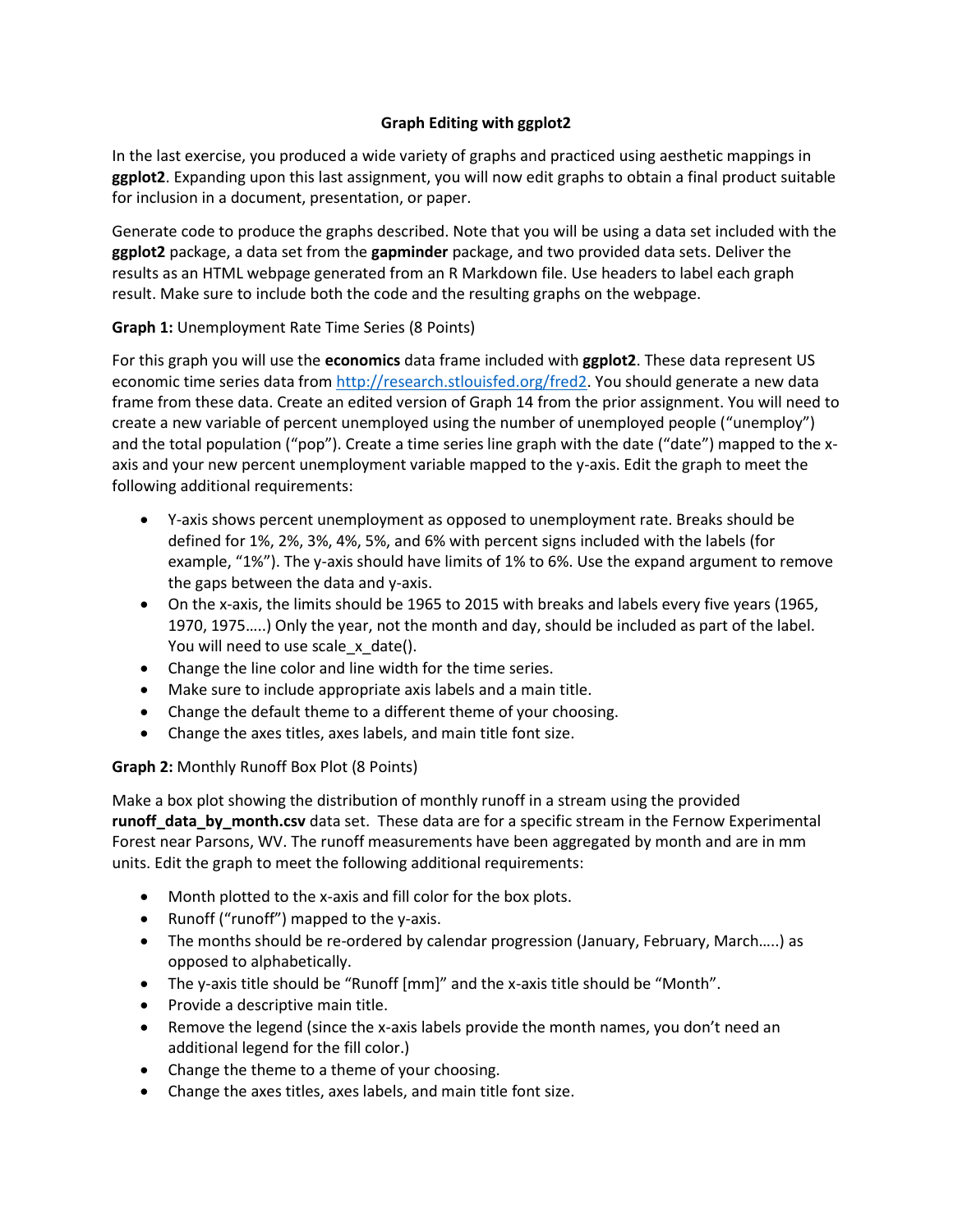• Change the y-axis scale to include the following breaks (0, 50, 100, 150, 200, 250, 300), limits of 0 to 300, and labels including the unit of measurement (for example, "50 mm").

**Graph 3:** Gapminder Scatter Plot (8 Points)

You will now create a scatter plot from the Gapminder data available in R. You can obtain this dataset by loading in the **gapminder** package then calling the **gapminder** data object or copying it to a new data frame. Here is a link to the source of these data: [https://www.gapminder.org/.](https://www.gapminder.org/) This data set includes socioeconomic data aggregated to countries. The scatter plot should only include data from 2007. The GDP per capita ("gdpPercap") should be mapped to the x-axis, life expectancy ("lifeExp") to the y-axis, the continent ("continent") to color, and population ("pop") to size. The graph should meet the following additional requirements:

- The x-axis title should be "GDP per Capita" and the y-axis title should be "Life Expectancy in Years". In the legend, the continent data should be titled "Continent" and the population data should be titled "Population."
- Add a descriptive main title.
- Change the theme to a theme of your choosing.
- Change the axes titles, axes labels, and main title font size.
- Define the following breaks for the x-axis: 0, 10000, 20000, 30000, 40000, 50000. Set the limits to 0 to 500000. Include comma separators in the labels.

# **Graph 4:** Faceted Gapminder Scatter Plot (8 Points)

You will now expand upon Graph 3 to include faceting. Extract data for just Africa and Europe and also for just 1977 and 2007. In the facet grid, the columns should be defined using the continents and the rows should be defined using the years. GDP per capita ("gdpPercap") should be mapped to the x-axis, life expectancy ("lifeExp") to the y-axis, and population ("pop") to size. Do not map the continent to color, since you will use continents to define facets. The graph should meet the following requirements:

- The x-axis label should be "GDP per Capita" and the y-axis label should be "Life Expectancy in Years". In the legend, the population data should be titled "Population."
- Add a descriptive main title.
- Change the theme to a theme of your choosing.
- Change the axes titles, axes labels, and main title font size.
- Define the following breaks for the x-axis: 0, 10000, 20000, 30000, 40000, 50000. Set the limits to 0 to 500000. Include comma separators in the labels.
- The size aesthetic should include the following breaks: 5e+04, 1e+05, 1e+06, 1e+07, 1e+08, 1.5e+08. The limits should be 5e+04 to 1.5e+08. Use the following labels: "50 Thousand", "100 Thousand", "1 Million", "10 Million", "100 Million", "150 Million".

# **Graph 5:** NDVI Box Plot (8 Points)

You will now make a new box plot of NDVI (normalized difference vegetation index) by land cover type from the provided **mine\_classification\_with\_lidar.csv** data set.

• The land cover type ("class") should be mapped to the x-axis and fill color. NDVI ("ndvi") should be mapped to the y-axis.